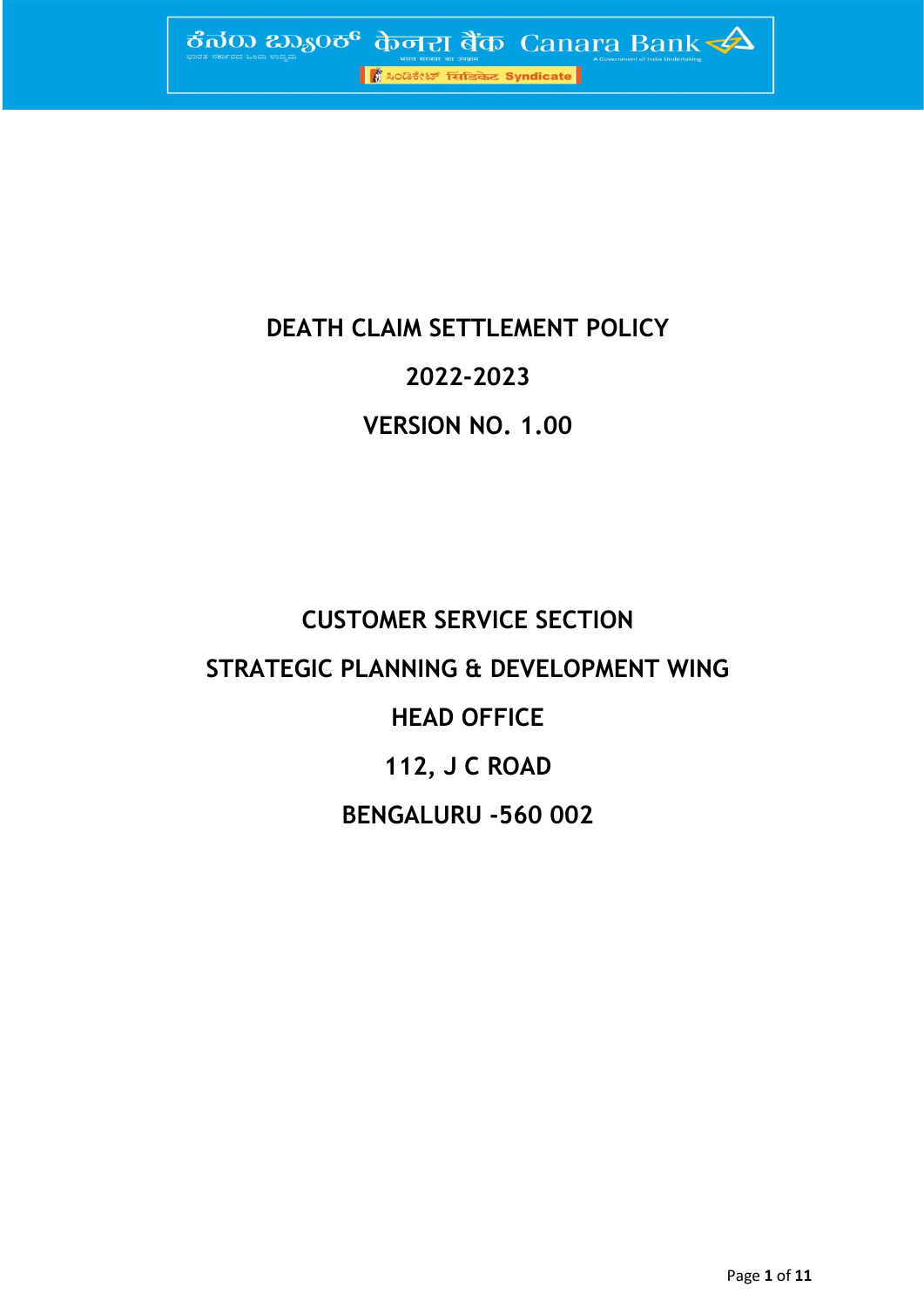ಕೆನರು ಬ್ಯಾಂಕ್ ф<del>ொ</del> ಶಿಥ Canara Bank

।<br>अन्निकेट Syndicate

## **DEATH CLAIM SETTLEMENT POLICY OF THE BANK FOR THE YEAR 2022-23**

## INDEX

| SL <sub>NO</sub> | <b>CONTENTS</b>                                                                      | <b>PAGE NO</b> |
|------------------|--------------------------------------------------------------------------------------|----------------|
|                  | Introduction                                                                         | 3              |
| Ш                | Background                                                                           | 3              |
| III              | Types of settlement                                                                  | 3              |
| III(a)           | Procedure for settlement of claims based on Nomination                               | 3              |
| III(b)           | Procedure for settlement of claims based on production of<br>legal representation:   | 4              |
| III(c)           | Procedure for settlement in the absence of any Nomination<br>or legal representation | 5              |
| IV               | Delegation of Powers                                                                 | $\overline{7}$ |
| V                | Claims in joint accounts/ lockers with survivorship mandate                          | 7              |
| VI               | Claims in Joint accounts/ lockers without survivorship<br>mandate                    | 8              |
| VII              | Safe Custody Articles                                                                | 8              |
| VIII             | Claims in Non Resident accounts                                                      | 8              |
| IX               | Payment of Interest                                                                  | 9              |
| X                | Settlement of claims in respect of Missing persons:                                  | 10             |
| XI               | Compliance & Monitoring of implementation of the Policies                            | 11             |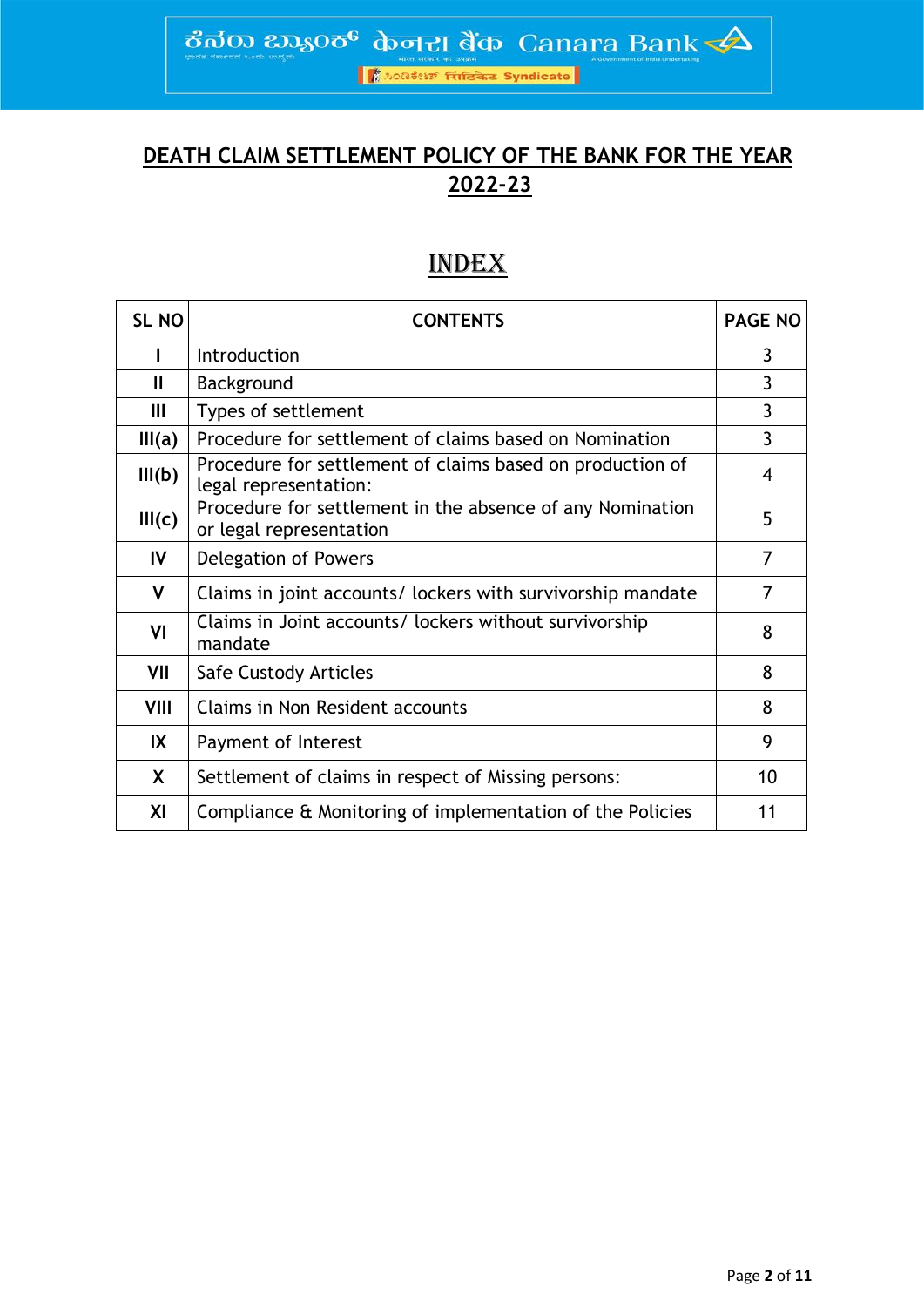ठैनॅक  $\infty$ इन्छ केनरा बैंक Canara Bank $\overline{\blacktriangle}$ 

<mark>।</mark> <mark>∦ै ಸಿಂಡಿಕೇಟ್ सिंडिकेट Syndicate</mark>

### **DEATH CLAIM SETTLEMENT POLICY FOR THE YEAR 2022-2023**

#### **I. INTRODUCTION:**

Bank has adopted a simplified Policy and Procedure for enabling speedy and hassle free settlement in Claim applications received by its Domestic Branches in respect of deceased customers as well as persons reported missing from their nominees or legal heirs. This Policy intends to lay down the broad framework with respect to settlement of claims in respect of Deposits as well as Safe Deposit Lockers. Duly filled and completed claim forms along with proof of death of the depositor and KYC documents of claimants are to be submitted at home branch.

#### **II. BACKGROUND:**

Based on the RBI advisory, Indian Bank's Association (IBA) had circulated a Model Operational Procedure (MOP) for settlement of claims of deceased depositors. IBA had also finalized the guidelines for settlement of claims in respect of deceased locker- hirers/depositors of safe custody articles. All the Banks were advised to have a Board approved policy on claim settlement of deceased and missing persons. RBI also has, from time to time, issued detailed guidelines for evolving simplified procedure for settlement of claims in respect of deceased depositors as well as on various issues relating to safe deposit lockers/safe custody articles and settlement of claims in respect of missing persons. RBI vide their Circular RBI /2021- 2022/86DOR.LEG.REC/40/09.07.005/2021-22 dated 18.08.2021 issued revised instructions on Safe Deposit Locker/Safe Custody Article Facility provided by the Banks.

#### **III. TYPES OF SETTLEMENTS:**

- (a) Settlement based on Nomination;
- (b) Settlement based on production of Legal Representation (Succession Certificate, Will, Letter of Administration etc); and
- (c) Settlement in the absence of any Nomination or Legal Representation.

#### **III (a) PROCEDURE FOR SETTLEMENT OF CLAIMS BASED ON NOMINATION**

**III(a)(1).** In the deposit account / locker / Safe Custody where the deceased account holder has made a valid nomination in terms of Banking Companies (Nominations) Rules, 1985 and the same has been duly registered on the bank's records in favour of the nominees in conformity with the said Rules, the Branches shall make payment of the balance amount / delivery of the contents of the locker in favour of the nominee. It is hereby clarified that payment / delivery of articles to the nominee is made only as a trustee of the legal heirs / legatee(s) of the deceased customer i.e. such payment given to the nominee shall not affect the right or claim which any person may have in that money / articles. By settling the claim with respect to the deposits/ Locker maintained by the deceased depositor(s) / Hirer(s) in favour of the Nominee shall discharge the Bank from all liabilities in this regard.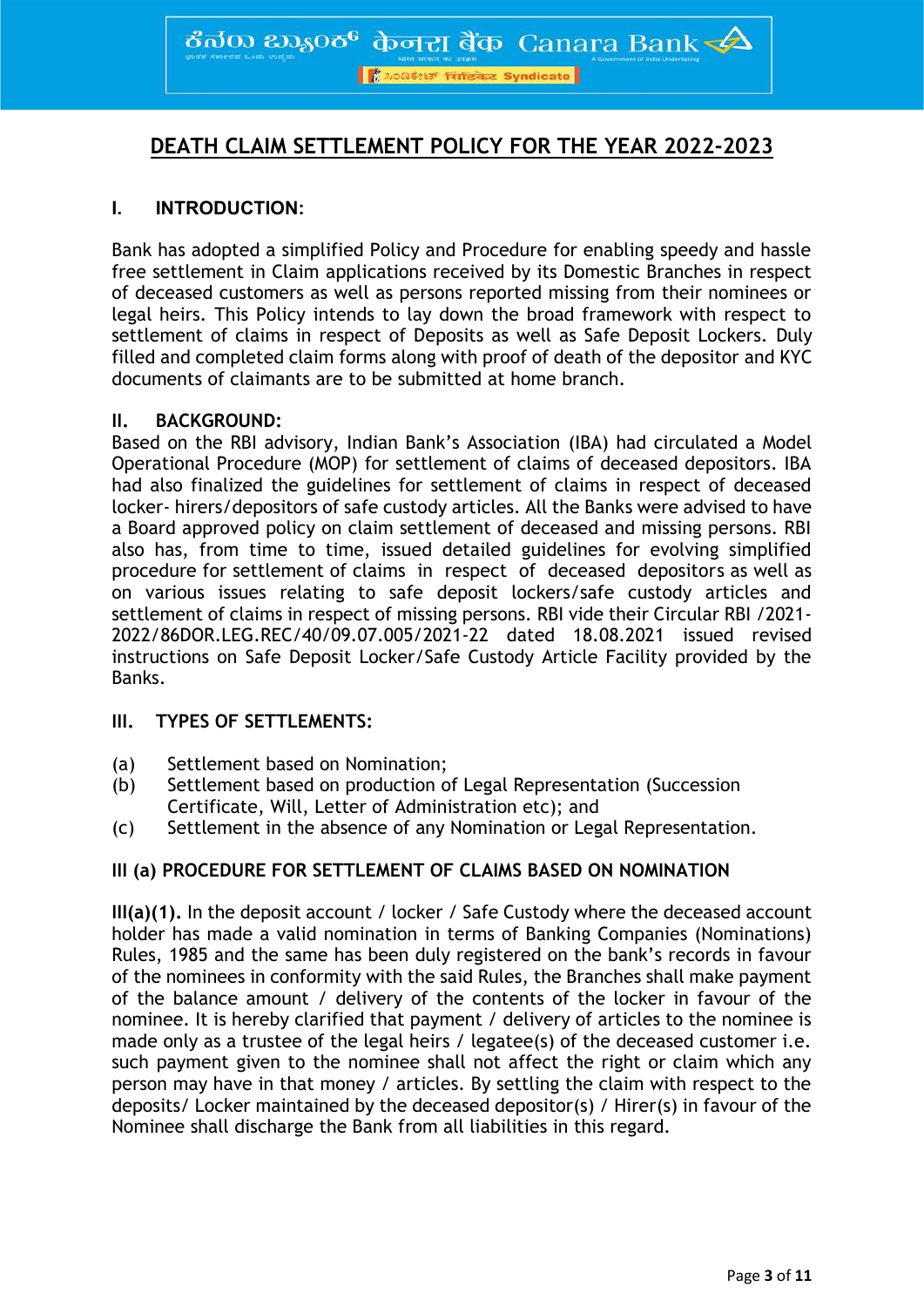<mark>। ਇੰ ಸಿಂಡಿಕೇಟ್ सिंडिकेट Syndicate</mark>

**III(a)(2).** The nominee shall make a request in this regard in the Format prescribed by the Bank .The following documents have to be obtained from the nominee along with the Application Form, when a claim for the deposit / SDL is made by him/her:

- (a) Death Certificate Issued by Competent Authority;
- (b) KYC document of Nominee like Election ID Card, Aadhar Card, Passport, Driving License copy or any other proof of identification acceptable to the Bank.

#### **III (b) PROCEDURE FOR SETTLEMENT OF CLAIMS BASED ON PRODUCTION OF LEGAL REPRESENTATION**:

**III(b)(1).** Settlement based on Legal Representation shall include settlements based on Succession Certificate, Probated / Un Probated Will or Letter of Administration.

**III(b)(2).** Succession certificate is a document issued by a competent court (civil) certifying a rightful person to be the successor of a deceased person. It is a document that gives authority to the person who obtains it, to represent the deceased for the purpose of collecting debts and securities due to him or payable in his name. It establishes the legitimacy of the heirs and gives them the authority to get the deposits and other assets transferred in their names.

**III(b)(3).** A probate means a copy of a Will certified under the seal of a Court of competent jurisdiction with a grant of administration to the estate of the testator (Section 2(f) of Indian Succession Act 1925). A Probate is conclusive as to the representative title of the Executor to represent the estate. It is also conclusive proof as to the due execution of the Will and as to the genuineness of the Will. The effect of grant of the Probate is that it establishes the factum of the Will and the legal character of the Executor and all the property both movable and immovable of the deceased Testator vests in the Executor as from the date of the death and as long as the grant stands, the Executor is the legal representative of the deceased.

**III(b)(4).** It may be kindly noted that Probate is not mandatory in the case of Hindus, Buddhists, Sikhs or Jains, whose Wills are made outside the Presidency towns and in the case of Mohammedans and Indian Christians and any Will which is duly executed and attested by two Witnesses is valid in the eye of law. However, Probating of the Will should be mandatorily insisted upon in the case of Wills made by any Hindu, Buddhist, Sikh or Jain where the Wills are made in the Presidency towns i.e., Chennai, Kolkata and Mumbai and in such other places notified by respective State Governments.

**III(b)(5).** Letters of administration include any letters of administration, whether general or with a copy of the Will annexed or limited in time or otherwise. Letters of administration are also granted under Section 232 of the Indian Succession Act. When a person dies leaving a Will without appointing an executor or if the executor appointed by the Will is legally incapable or refuses to act or who has died before the testator or before he has proved the Will, an administrator can be appointed only by a competent court as distinguished from an executor who can be appointed only by a person by his Will or Codicil.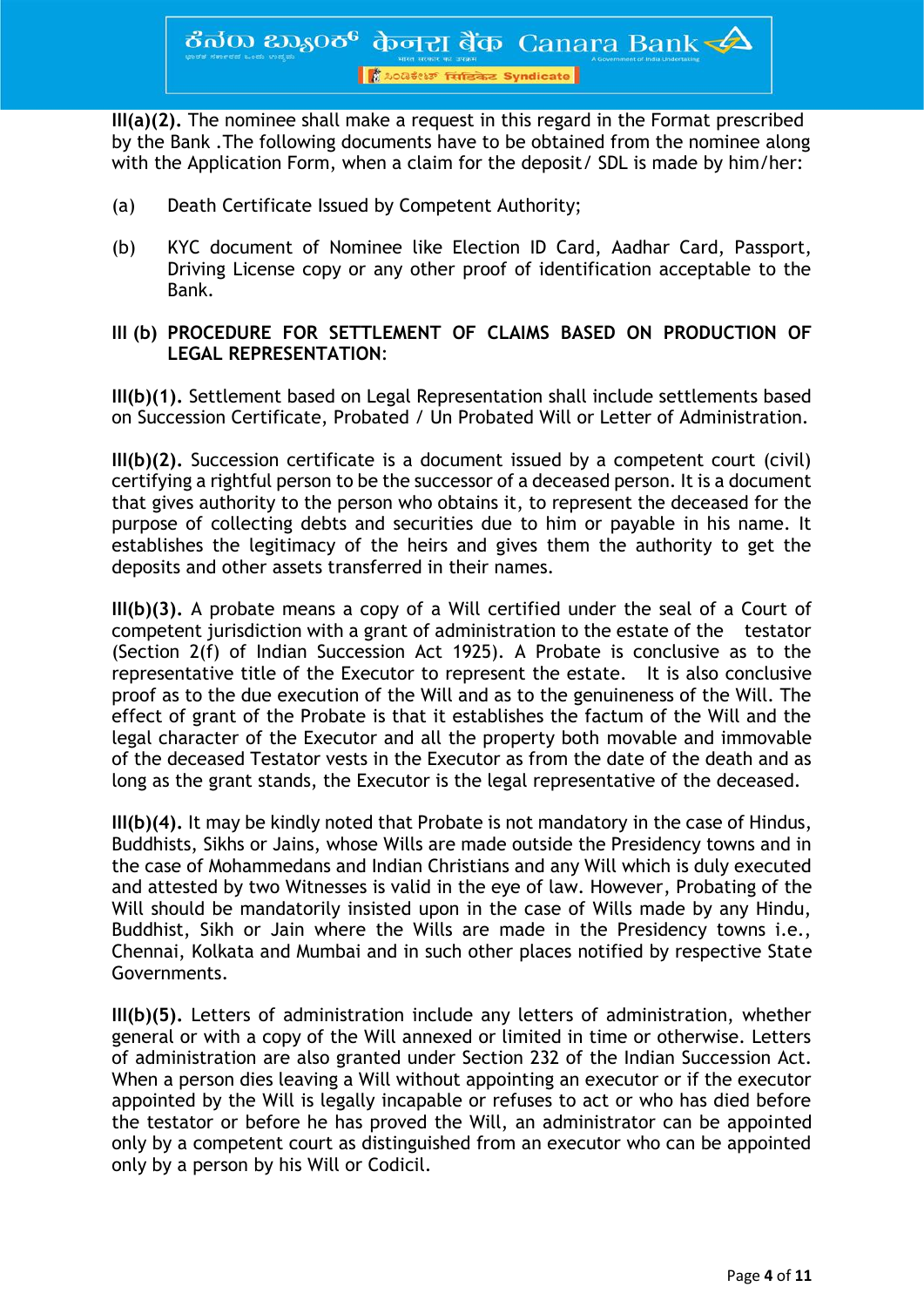**III(b)(6).** The Claimants shall submit the duly executed application in the Format prescribed by the Bank along with the following documents, when a claim for the deposit/ SDL is made by him/her:

(a) Death Certificate Issued by Competent Authority\*;

(b) Original Succession Certificate OR Probated Will OR Letter of Administration (as applicable)

(c) Photograph and Proof of identification of Nominee viz., Election ID Card, Aadhar Card, Passport, Driving License copy or any other proof of identification acceptable to the Bank.

\*Where the depositor is a Non Resident and has passed away abroad, the death certificate will have to be attested either by a Notary Public / Indian Embassy or High Commission / Bank's Foreign Office of that country where the death has occurred or such country's Embassy or High Commission in India.

**III(b)(7).** Where a Legal Representation in the said manner is produced by the Claimant(s), Bank is legally bound to make payment to the persons mentioned therein as per the terms of such Legal Representation and Bank will get a valid discharge by settling the claim in favour of such persons.

#### **III (c) PROCEDURE FOR SETTLEMENT IN THE ABSENCE OF ANY NOMINATION OR LEGAL REPRESENTATION:**

**III(c)(1).** Claims up to ₹10,000/ $\cdot$ : Claim settlement can be made to any one or more of the claimants – preferably the widow of the deceased, without insisting for signature of all the claimants. However, in such cases branch should obtain the claim-cum-declaration as per the prescribed format.

**III(c)(2).** Claims above ₹ 10,000/- up to ₹ 50,000/-: Claims arising out of other than testamentary succession in deposit accounts having aggregate balance of or in securities the value of the securities pledged with the Bank is Rs 50,000/- or below (the prevailing market value is the basis) may be settled without insisting upon death certificate and other claim forms, but on the basis of either the personal knowledge of the manager or by making due enquiries and against a simple claim-cumdeclaration form as per the prescribed format. Such claim-cum-declaration should be certified by a third party well known to the bank and good for the amount. This simple claim- cum declaration form should be signed by all the major legal heirs and in respect of minors by the natural guardian.

**III(c)(3)** Claims above ₹ 50,000/-:

(a). With respect to claims above ₹ 50,000/- the Claimants will have to furnish Application Form under NF 1020 along with the applicable annexures duly executed in the prescribed manner. The Claimants are also required to furnish the Death Certificate of the deceased issued by Competent Authority, along with Photograph and Proof of identification of Claimants, declarants and sureties (wherever applicable) viz., Election ID Card, Aadhaar Card, Passport, Driving License copy or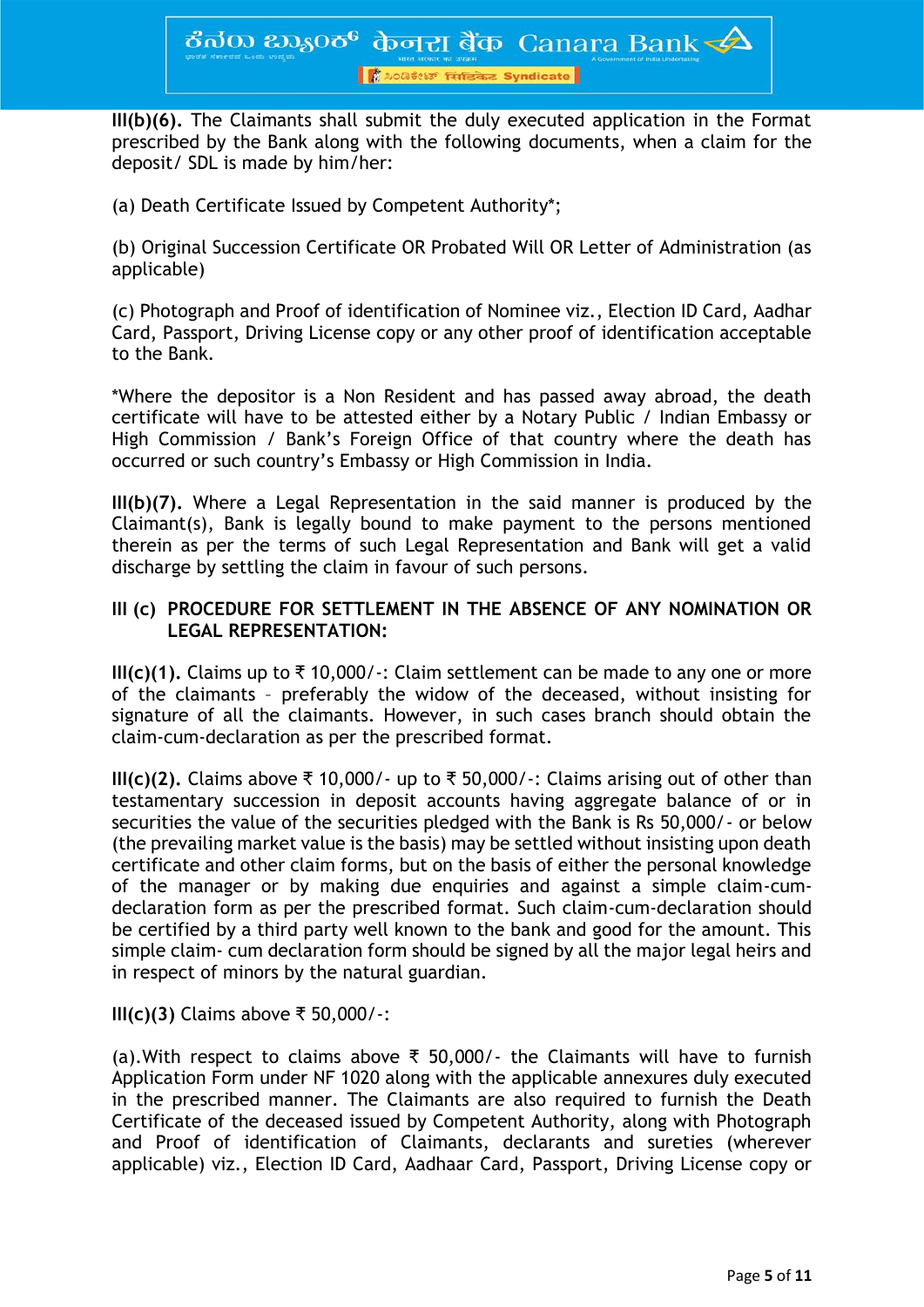ठैत $\overline{a}$ ळ  $\overline{a}$ ळ $\overline{b}$   $\overline{b}$   $\overline{d}$   $\overline{d}$   $\overline{d}$   $\overline{b}$   $\overline{c}$   $\overline{c}$   $\overline{c}$   $\overline{d}$   $\overline{b}$   $\overline{c}$   $\overline{d}$   $\overline{d}$   $\overline{c}$   $\overline{c}$   $\overline{c}$   $\overline{c}$   $\overline{c}$   $\overline{c}$   $\overline{c}$   $\overline{c}$ 

<mark>। ਇੰ ಸಿಂಡಿಕೇಟ್ सिंडिकेट Syndicate</mark>

any other proof of identification acceptable to the Bank. Where the depositor is a Non Resident and has passed away abroad, the death certificate will have to be attested either by a Notary Public / Indian Embassy or High Commission / Bank's Foreign Office of that country where the death has occurred or such country's Embassy or High Commission in India.

(b). The full set of claim application along with all documents should be submitted in duplicate. In such instances where the Claimants are NRIs/ Foreign Nationals who are staying abroad and it is not possible to come to India for completion of formalities, they shall execute the necessary forms/ documents in the presence of officials of Indian Embassy/ High Commission at the Country where they are residing. However such documents will have to be duly adjudicated upon their entry in India within the prescribed time limits before submitting the same to the bank for processing the claim. In all the cases the receiving Branch has to satisfy itself that all the necessary forms/ documents have been submitted as per the existing guidelines and that they have been duly filled in and executed.

(c). Claim application must necessarily be attested by any one of the following: i) Village Headman; ii) Any Municipal Councillor; iii) A customer of the Bank; or iv) Any other respectable person known to the Bank. Claim application, NF-1020 must be signed by all the major legal heirs. In respect of minors, natural guardian or the guardian appointed by the court or by the District Court under Mental Health Act or by the Local Level Committee under the National Trust Act, 1999 also must sign it on behalf of the minors.

(d). In all the claims above  $\bar{\tau}$  50,000/- the claimants will have to execute a stamped letter of declaration, along with stamped and notarized affidavits from two independent persons well known to the family of the deceased and acceptable to the Bank or any account holders of the Bank known to the family of the deceased. Where the Claim amount is above Rs. 5 Lakhs, the Claimants will have to furnish Indemnity cum Surety in the prescribed formats from two persons who shall be other than claimants, who are good for the amount. If one surety is considered good for the amount by the bank, second surety is not necessary. "Good for the amount" defined as the net worth of the sureties should be equal to or more than the death claim amount above a threshold limit of Rs. 5.00 lacs.

**III(c)(4).** Safe Deposit Lockers: The method of preferring claims is similar to that as in the case of deposits above 50,000/-. Along with the Claim Application, Death Certificate and KYC Documents, the Claimants will have to execute (i) a stamped letter of declaration, (ii) stamped and notarized affidavits from two independent persons well known to the family of the deceased and acceptable to the Bank or any account holders of the Bank known to the family of the deceased (iii) Indemnity cum Surety from two persons who shall be other than claimants, who are acceptable to the Bank, in the prescribed formats.

All Claims shall be settled and the payments shall be made to survivor(s)/ nominee, within a period not exceeding 15 days from the date of receipt of the claim subject to the production of the proof of death of the depositor and suitable identification of the claimants to the Bank's satisfaction.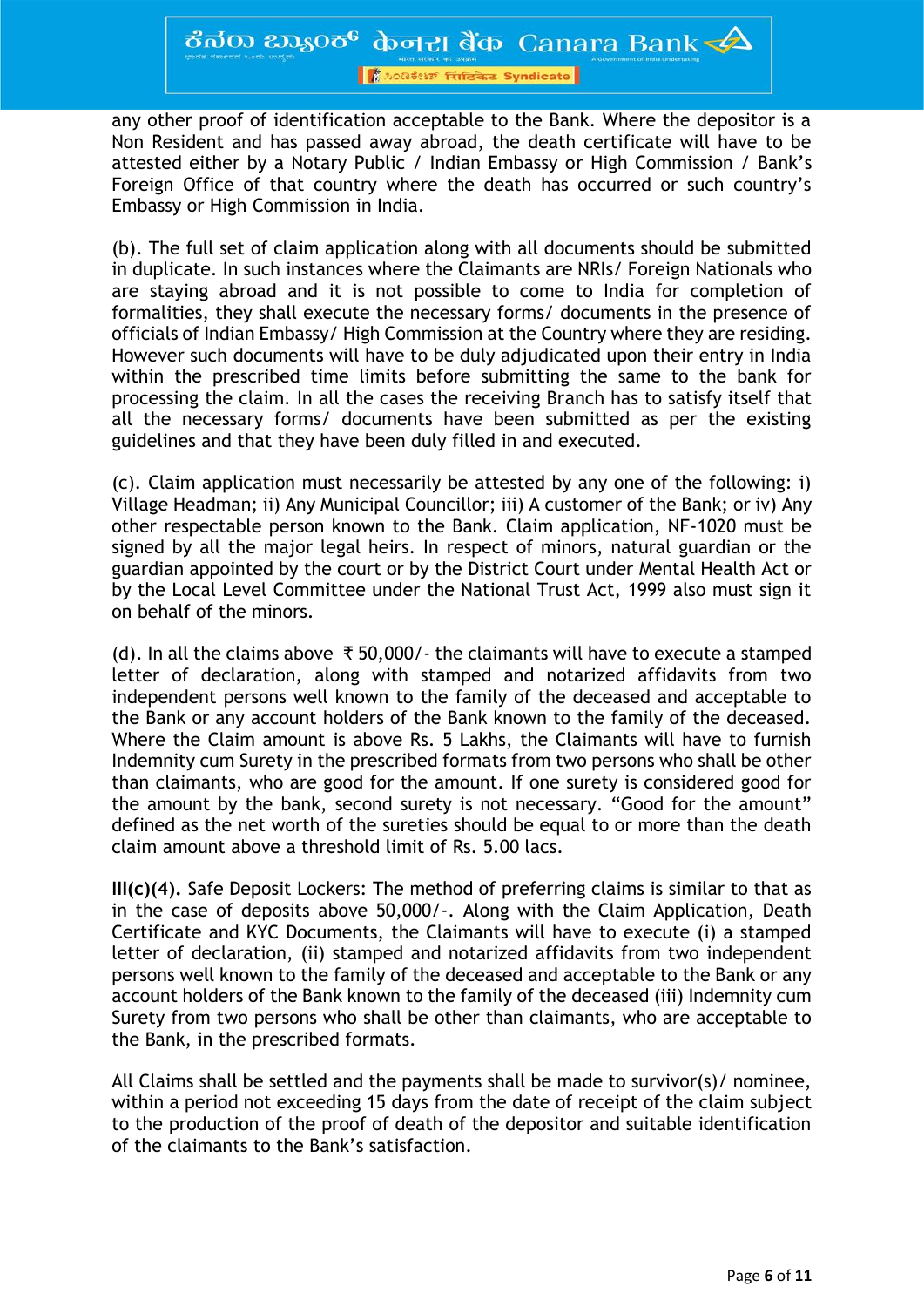#### **IV. DELEGATION OF POWERS**

With a view to settle the claims speedily, the following powers are delegated for settlement of death claims:

| <b>SI</b>               | <b>Authority</b>                                                                                                                                 | <b>Powers</b>                   |
|-------------------------|--------------------------------------------------------------------------------------------------------------------------------------------------|---------------------------------|
| No                      |                                                                                                                                                  | (In                             |
|                         |                                                                                                                                                  | ₹/Lakh)                         |
| 1                       | Managers/ Senior Managers heading Branches                                                                                                       | 2.00                            |
| $\overline{2}$          | Executives in Scale IV heading the Branches                                                                                                      | 3.00                            |
| $\overline{\mathbf{3}}$ | Executives in Scale IV in ROs                                                                                                                    | 5.00                            |
| $\overline{\mathbf{4}}$ | Executives in Scale V heading the Branches                                                                                                       | 5.00                            |
| 5                       | Executives in Scale V in ROs/heading ROs                                                                                                         | 10.00                           |
| 6                       | Wherever the Executives of Scale IV $\&$ V heading the branches<br>are on leave / absence beyond 7 days, powers to Managers /<br>Senior Managers | 2.00                            |
| 7                       | Deputy General Managers heading Branches like PCBs                                                                                               | Full<br><b>Powers</b>           |
| 8                       | Deputy General Managers of ROs/ COs                                                                                                              | Full<br><b>Powers</b>           |
| 9                       | Safe Deposit Lockers & Safe Custody Articles irrespective of the<br>amount                                                                       | DGM,<br>Circle<br><b>Office</b> |

#### **V. CLAIMS IN JOINT ACCOUNTS/ LOCKERS WITH SURVIVORSHIP MANDATE**

#### **1. SB / Current Accounts:**

- **1.1.** A joint account opened as "Either or Survivor" or "Anyone or Survivors" or "Former or Survivor" or "Later or Survivor" will permit the surviving account holder(s) to have unimpeded access to the credit balance in the account for withdrawal if one of the co-account holders dies. If the mandate of survivorship is given / provided, the survivor(s) can give a valid discharge to the bank in the case of "Either or Survivor" / "Anyone or Survivors" and "Former or Survivor" / "Later or Survivor" joint accounts.
- **1.2.** With survivorship clause, on the death of one depositor (or more but not all) survivor/s can operate the account duly deleting the name of the deceased. On the death of one depositor (or more but not all) without survivorship clause, claim to be settled in favour of Legal heirs of the deceased and survivor/s.
- 1.3 On the death of all the depositors, claim to be settled in favour of legal heirs of all the depositors (or any one of them as mandated by all the legal heirs).

#### **2. Term Deposits:**

2.1 With respect to Term Deposits opened with the mandate of "Either or Survivor" or "Former/Later or Survivor", in the case of death of one or more joint depositors (but not all) on or after maturity of deposit, claim has to be settled in favour of survivor/s.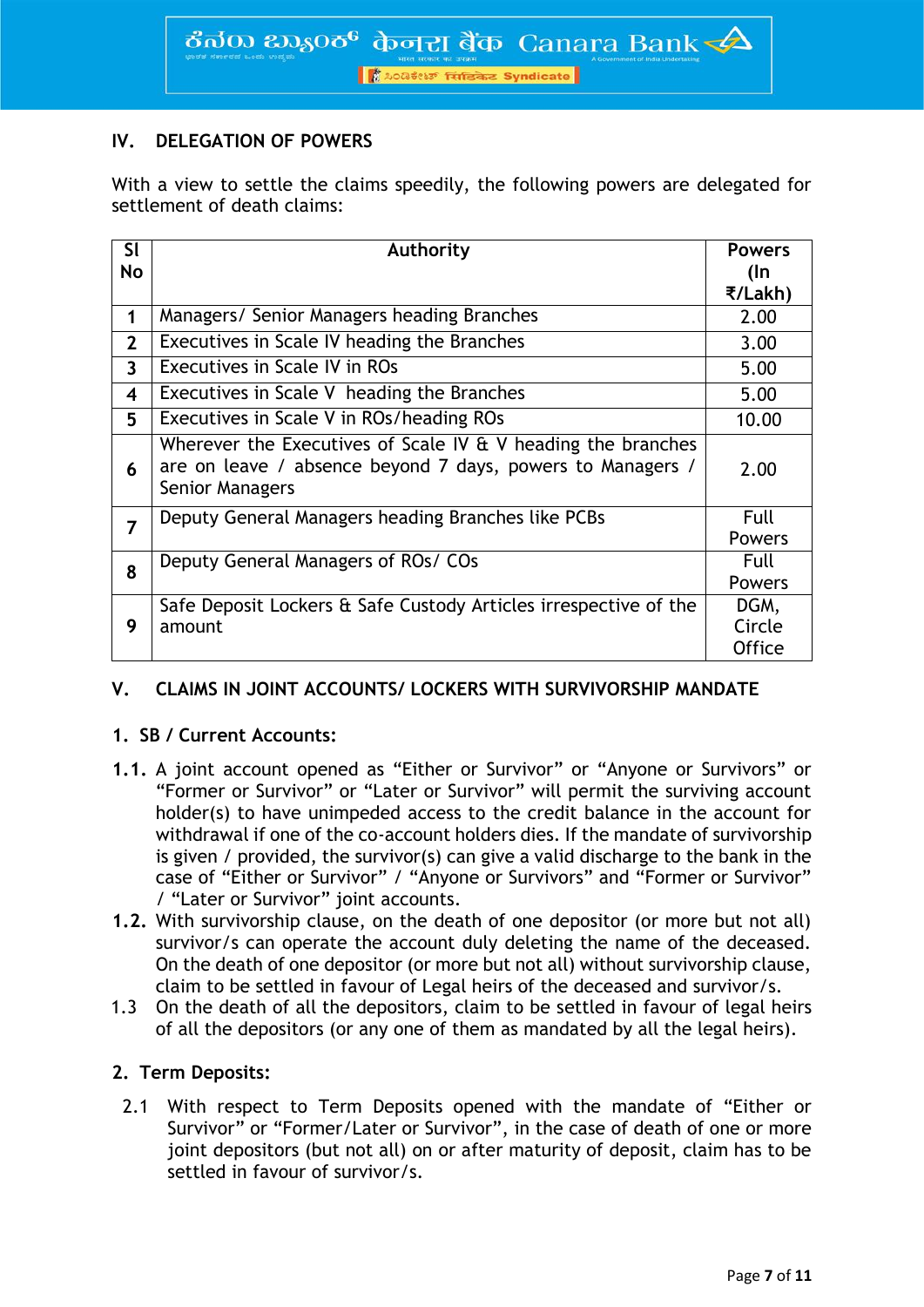ठैनॅक  $\infty$ इ $\infty$ ठ $^6$  केनरा बैंक Canara Bank $\blacktriangleleft$ 

<mark>। हैं ೩० दर्शस्थ सिंडिकेट Syndicate</mark>

- 2.2 When one of the depositors dies before maturity of deposit and amount is claimed before maturity of the same, claim has to be preferred jointly by the surviving depositors and the legal heirs of the deceased depositor.
- 2.3 If any of the depositors dies before/after maturity of deposit and the amount is claimed on or after the date of maturity of the deposit, the claim shall be settled to the surviving depositor/s without referring to the legal heirs of the deceased depositor/s.
- 2.4 On the death of all the depositors, claim has to be preferred by legal heirs of all the depositors (or any one of them as mandated by all the legal heirs).

#### **3. Safe Deposit Lockers:**

- 3.1 In case of a Locker hired jointly with "Either or Survivor" mandate, in the event of death of one or more joint hirers (but not all), survivor/s will be given access to the locker and liberty to remove the contents.
- 3.2 On the death of all the joint hirers of locker the legal heirs of the joint hirers (or any one of them mandated by all legal heirs) will be given access to the locker and liberty to remove the contents.

#### **VI. CLAIMS IN JOINT ACCOUNTS/ LOCKERS WITHOUT SURVIVORSHIP MANDATE**

On the death of one depositor/ Joint Hirer(s) (or more but not all), the claim has to be settled jointly to Legal heirs of deceased (or any of them as mandated by all the legal heirs) and survivors. On the death of all depositors/ Joint Hirer(s), claim has to be settled in favour of Legal heirs of all the depositors/Hirers, (or any one of them as mandated by all the legal heirs) on verification of the authority of the legal heirs and proof of the death of the depositor/Hirer.

#### **VII. SAFE CUSTODY ARTICLES**

Generally, safe custody articles are not accepted in joint names. Even if accepted in joint names, nomination facility is not provided. Nomination facility is available only in the case of individual depositor / sole proprietary concern.

In the case of Safe Custody Articles also, all the procedures with regard to Safe Deposit Lockers shall be complied with. All claims pertaining to Safe Custody Articles irrespective of the amount are to be referred to DGM Circle office for settlement.

#### **VIII. CLAIMS IN NON RESIDENT ACCOUNTS**

#### **1. Where Nomination is registered:**

#### **1.1. Remittance/Transfer of Funds to Non-resident Nominees**:

The Banking Companies (Nominations) Rules, 1985 framed under Banking Regulations Act, 1949 enable banks to pay the amount standing to the credit of the deceased depositor to his nominee(s). Authorised Dealers are delegated with powers to allow remittance of funds lying NRE/FCNR (B) accounts of the deceased account holders to their non-resident nominees subject to the following conditions:

(a) Application submitted by the nominees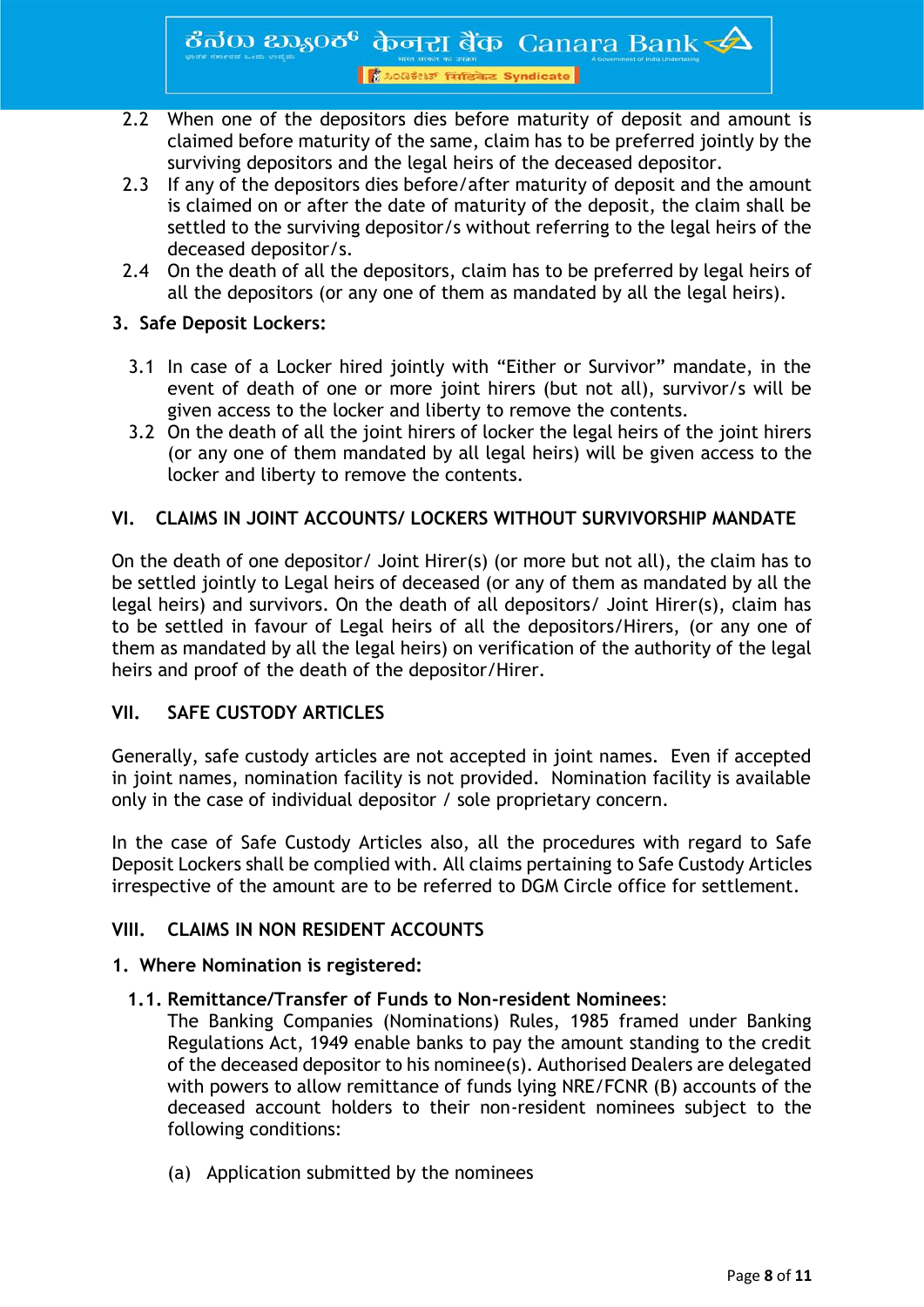- (b) A valid nomination has been registered on the bank's records in favour of the nominees in conformity with the provisions of the above said Rules;
- (c) The nominee continues to be non-resident at the time of the claim/remittance sought for from India and that the deceased depositor was non- resident at the time of his/her death.
- (d) All the legal heirs are non-residents. A signed declaration to the effect duly witnessed may be submitted by the nominee to the Authorised Dealer.

All other cases which do not fulfil the aforesaid terms and conditions or where the amount in NRE/ FCNR(B) account is claimed by a person other than nominee should be referred to respective Regional Office of RBI through FD/Fex Cell for prior approval in the application form as per Appendix 14 supported by documents indicated therein together with the legal representation issued by an Indian Court.

Utilization of the funds in India by the nominees is freely permitted and does not require prior permission of RBI. The amount ma y be credited to the NRO account of the nominee without any reference to RBI.

#### **1.2. Resident Nominees**:

In case the nominee is a resident, no reference to RBI is necessary for payment of the rupee funds to the resident nominee. However, the applications received from resident nominees for remittance of funds abroad for meeting the liabilities, if any, of the deceased account holder or for similar other purposes may be forwarded to Reserve Bank for consideration on merits.

#### **2. Where Nomination is not registered:**

The claims in respect of any deceased NRE account holder may be disbursed to the legal heirs' resident in India, after complying with the same formalities as applicable in the case of disbursement of claims to the legal heirs of a resident account holder. All legal formalities as in the case of local disbursement are also to be complied with in such cases. In case the claimant is an NRI, the amount may be credited to his NRO account and the amount may be repatriated abroad subject to conditions.

#### **IX. PAYMENT OF INTEREST:**

In the case of a term deposit standing in the name/s of a deceased individual depositor or two or more joint depositor(s), where one of the depositors has died, interest shall be paid in the manner indicated below:

- (a) On the date of maturity interest shall be paid at the contracted rate
- (b) In case of premature withdrawal, interest will be paid at applicable rate with reference to the period for which the deposit has remained with the Bank without charging penalty
- (c) In the event of death of the depositor before the date of maturity of the deposit and the amount of deposit is claimed after the date of maturity,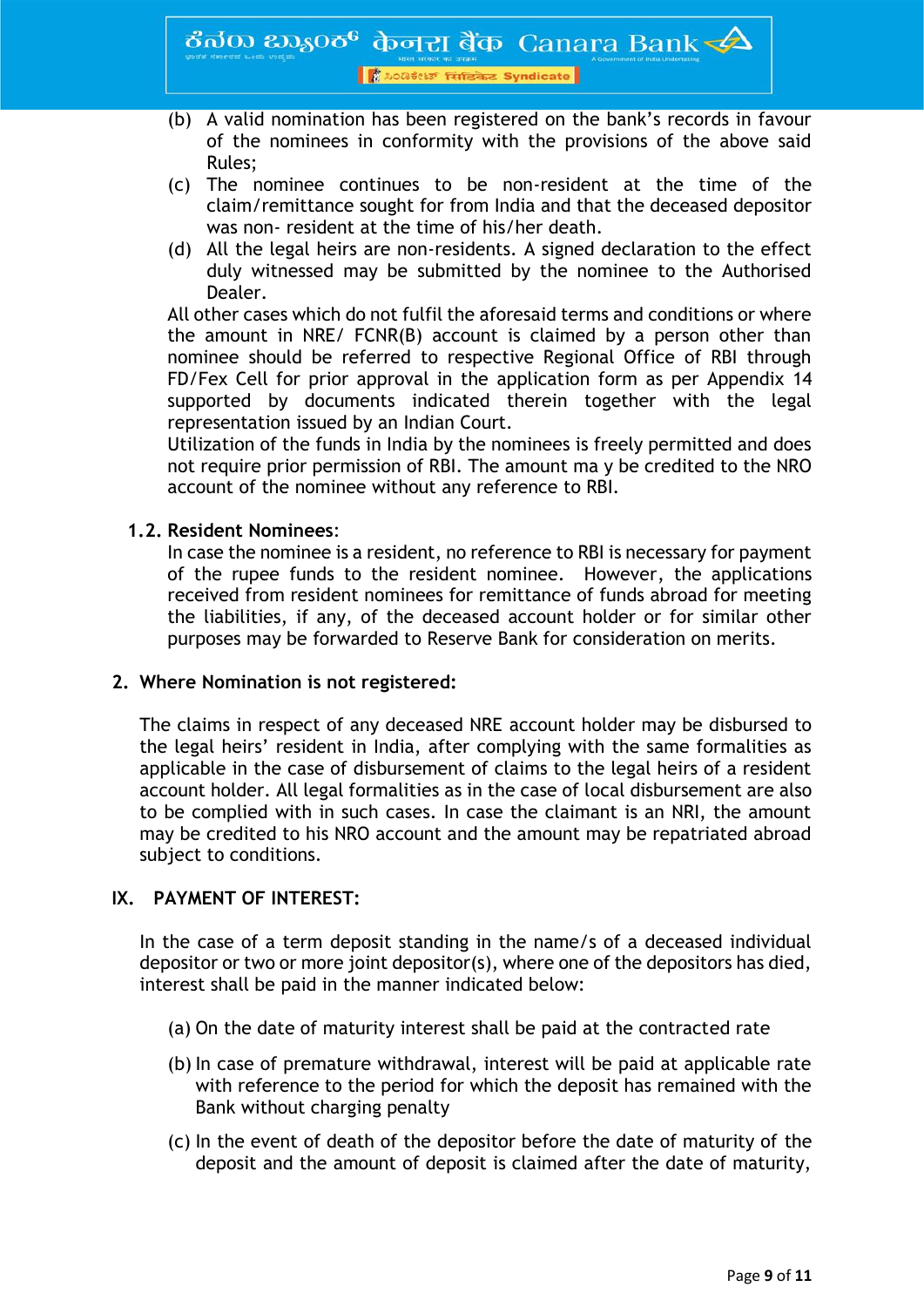<mark>।</mark> *L*acateur सिंडिकेट Syndicate

the bank shall pay interest at the contracted rate till the date of maturity. From the date of maturity to the date of payment, the bank shall pay simple interest at the applicable rate operative on the date of maturity, for the period for which the deposit remained with the bank beyond the date of maturity. However, in the case of death of the depositor after the date of maturity of the deposit, the bank shall pay interest at savings deposit rate operative on the date of maturity from the date of maturity till the date of payment.

(d) In the case of a NRE deposit when the claimants are residents, the deposit on maturity will be treated as domestic rupee deposit and interest be paid for the subsequent period at a rate applicable to the domestic deposit of a similar maturity.

#### **X. SETTLEMENT OF CLAIMS IN RESPECT OF MISSING PERSONS:**

Branches at times receive requests for settlements of claims in respect of persons reported missing from their nominees / legal heirs. As per the provisions of the Indian Evidence Act, presumption of death can be made only after a lapse of seven years from the date of a person being reported missing, i.e. the date when the FIR / non-traceable report was lodged. As such, the nominee / legal heirs have to raise and express presumption of death of the subscriber under Section 107/108 of the Indian Evidence Act before a competent court. If the court presumes that he/she is dead, then the claim in respect of a missing person can be settled on the basis of the same.

Keeping in view the imperative need to avoid inconvenience and undue hardship to the common person, a policy has been drafted and adopted by our Bank on settlement of claims in respect of missing persons, and the below mentioned guidelines are to be followed.

These guidelines on settlement of claims in respect of missing persons by the branch shall be applicable only in case of domestic deposit accounts of the missing person held in individual capacity and up to a limit of **₹** 50000/- (net amount shall be considered if any loan has been availed against the deposit as the prime security). Further, the settlement of claim shall be applicable only in case where the person has gone missing in India.

#### **Settlement of Claims in respect of missing persons within the threshold limit**:

As per the extant guidelines, claims in respect of deposit accounts up to **₹50,000**/- is considered as within the threshold limit and in such cases Branch Managers are authorized to settle the claims following a simplified procedure. Therefore, in respect of missing persons also claims up to **₹** 50,000/- is considered as threshold limit and branches are allowed to settle the claims from the nominee/legal heirs/survivor(s) of missing persons on production of the following documents: -

- (a) FIR for reporting missing of a person. It should be confirmed that 7 years have elapsed since the date of reported missing.
- (b) Non-traceable report issued by police authorities.
- (c) Letter of Indemnity.
- (d) Other documents applicable for Death Claims up to the Threshold limit.